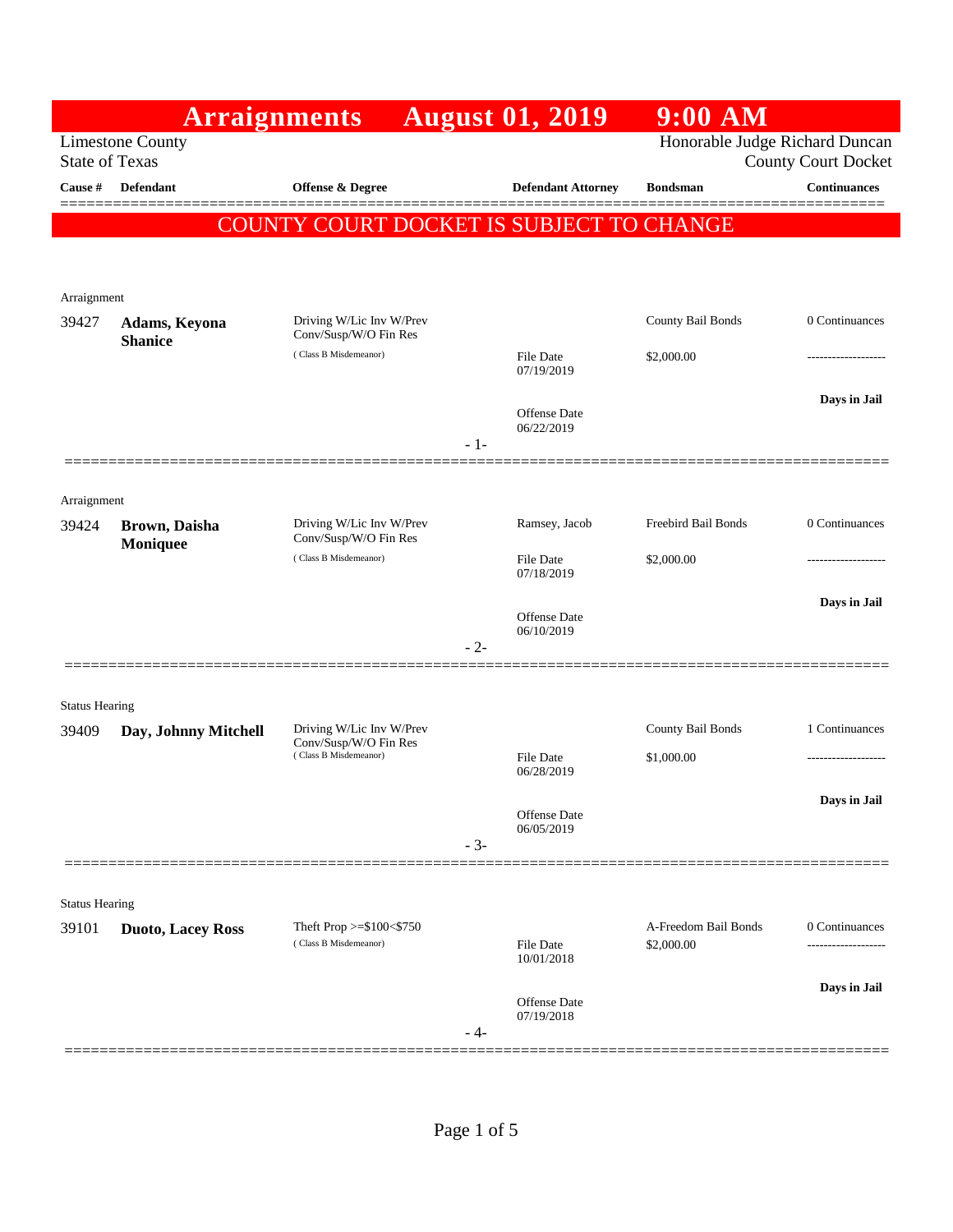|                       | <b>Arraignments</b>          |                                                   | <b>August 01, 2019</b>              | $9:00$ AM                      |                            |
|-----------------------|------------------------------|---------------------------------------------------|-------------------------------------|--------------------------------|----------------------------|
| <b>State of Texas</b> | <b>Limestone County</b>      |                                                   |                                     | Honorable Judge Richard Duncan | <b>County Court Docket</b> |
| <b>Cause</b> #        | Defendant                    | <b>Offense &amp; Degree</b>                       | <b>Defendant Attorney</b>           | <b>Bondsman</b>                | <b>Continuances</b>        |
|                       |                              | COUNTY COURT DOCKET IS SUBJECT TO CHANGE          |                                     |                                |                            |
|                       |                              |                                                   |                                     |                                |                            |
| Arraignment           |                              |                                                   |                                     |                                |                            |
| 39412                 | Jones, Chelsea Mae           | Poss Marij <2oz                                   | Ramsey, Jacob                       | Personal Bond                  | 0 Continuances             |
|                       |                              | (Class B Misdemeanor)                             | File Date<br>07/02/2019             | \$1,000.00                     |                            |
|                       |                              |                                                   | Offense Date                        |                                | Days in Jail               |
|                       |                              |                                                   | 04/11/2019<br>$-5-$                 |                                |                            |
|                       |                              |                                                   |                                     |                                |                            |
| Arraignment           |                              | Driving W/Lic Inv W/Prev                          | Reed, Justin                        | Reed, Justin                   | 0 Continuances             |
| 39423                 | <b>Jones, Micheal Issiah</b> | Conv/Susp/W/O Fin Res<br>(Class B Misdemeanor)    | File Date                           | \$2,500.00                     | ------------------         |
|                       |                              |                                                   | 07/18/2019                          |                                |                            |
|                       |                              |                                                   | <b>Offense</b> Date<br>06/19/2019   |                                | Days in Jail               |
|                       |                              |                                                   | - 6-                                |                                |                            |
| Arraignment           |                              |                                                   |                                     |                                |                            |
| 39425                 | <b>Lemons, Jerry Wayne</b>   | Driving W/Lic Inv W/Prev                          |                                     | County Bail Bonds              | 0 Continuances             |
|                       |                              | Conv/Susp/W/O Fin Res<br>(Class B Misdemeanor)    | File Date<br>07/19/2019             | \$2,000.00                     |                            |
|                       |                              |                                                   |                                     |                                | Days in Jail               |
|                       |                              |                                                   | Offense Date<br>05/24/2019<br>$-7-$ |                                |                            |
|                       |                              |                                                   |                                     |                                |                            |
| Arraignment           |                              |                                                   |                                     |                                |                            |
| 39426                 | Pack, Charles Joseph         | Driving W/Lic Inv W/Prev<br>Conv/Susp/W/O Fin Res |                                     | Freebird Bail Bonds            | 0 Continuances             |
|                       |                              | (Class B Misdemeanor)                             | File Date<br>07/19/2019             | \$2,000.00                     |                            |
|                       |                              |                                                   | Offense Date                        |                                | Days in Jail               |
|                       |                              |                                                   | 06/15/2019<br>$-8-$                 |                                |                            |
|                       |                              |                                                   |                                     |                                |                            |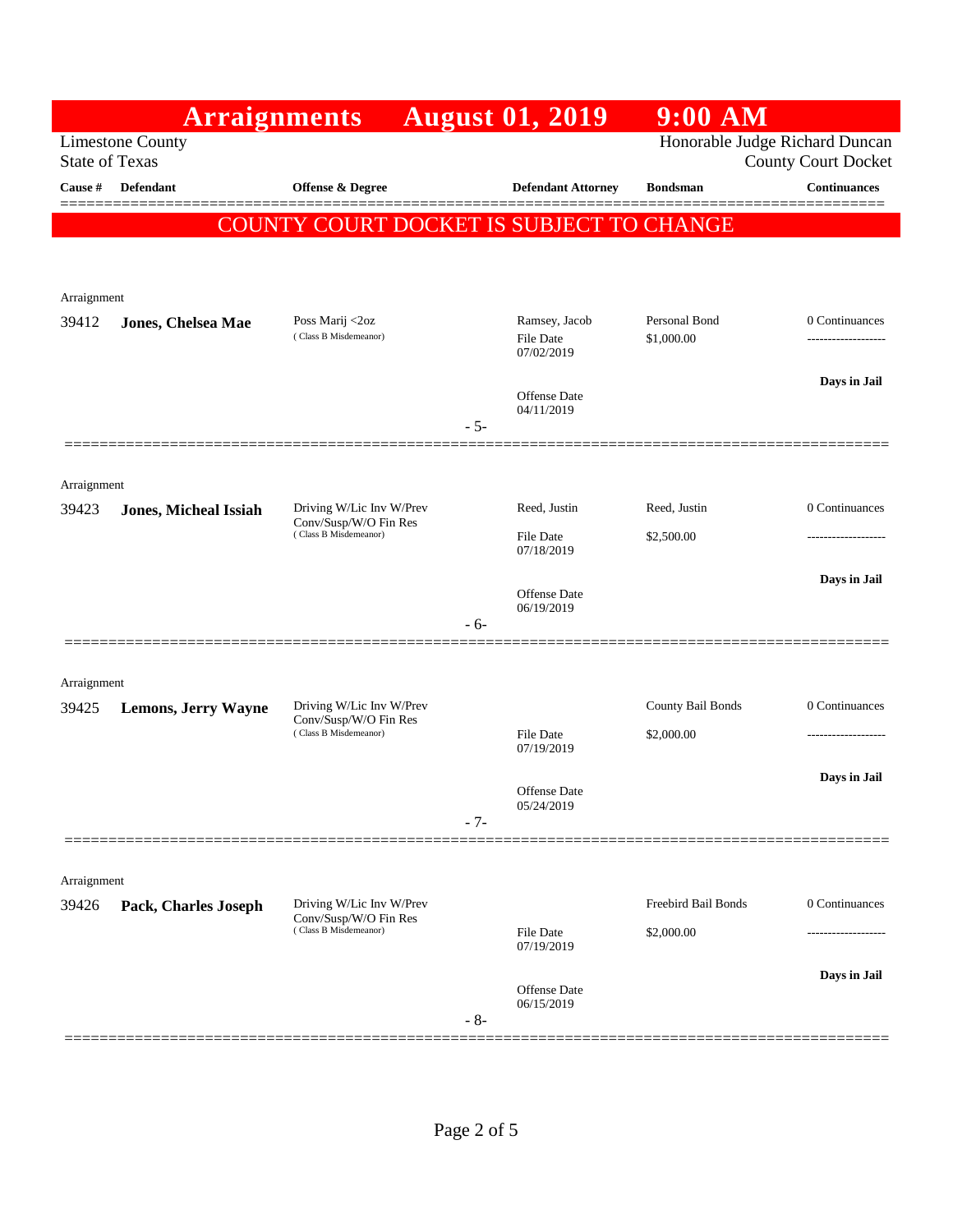|                                                     | <b>Arraignments</b>                 |                                                   |        | <b>August 01, 2019</b>         | $9:00$ AM         |                                |
|-----------------------------------------------------|-------------------------------------|---------------------------------------------------|--------|--------------------------------|-------------------|--------------------------------|
|                                                     | <b>Limestone County</b>             |                                                   |        |                                |                   | Honorable Judge Richard Duncan |
| <b>State of Texas</b><br><b>County Court Docket</b> |                                     |                                                   |        |                                |                   |                                |
| Cause #                                             | <b>Defendant</b>                    | Offense & Degree                                  |        | <b>Defendant Attorney</b>      | <b>Bondsman</b>   | <b>Continuances</b>            |
|                                                     |                                     | COUNTY COURT DOCKET IS SUBJECT TO CHANGE          |        |                                |                   |                                |
|                                                     |                                     |                                                   |        |                                |                   |                                |
| Arraignment                                         |                                     |                                                   |        |                                |                   |                                |
| 39414                                               | Posey, Kenneth                      | Poss Marij <2oz                                   |        |                                | County Bail Bonds | 0 Continuances                 |
|                                                     | Wayne, Jr.                          | (Class B Misdemeanor)                             |        | <b>File Date</b><br>07/03/2019 | \$2,000.00        |                                |
|                                                     |                                     |                                                   |        | <b>Offense Date</b>            |                   | Days in Jail                   |
|                                                     |                                     |                                                   | $-9-$  | 05/22/2019                     |                   |                                |
|                                                     |                                     |                                                   |        |                                |                   |                                |
| Arraignment                                         |                                     |                                                   |        |                                |                   |                                |
| 39422                                               | Reyes, Rosario Renea                | False Report To Police Off/Sp Inv/Law<br>Enf Empl |        | <b>Benjie Reed</b>             | Reed, Benjie      | 0 Continuances                 |
|                                                     |                                     | (Class B Misdemeanor)                             |        | File Date<br>07/18/2019        | \$2,500.00        |                                |
|                                                     |                                     |                                                   |        |                                |                   | Days in Jail                   |
|                                                     |                                     |                                                   |        | Offense Date<br>02/18/2018     |                   |                                |
|                                                     |                                     |                                                   | $-10-$ |                                |                   |                                |
|                                                     |                                     |                                                   |        |                                |                   |                                |
| Arraignment                                         |                                     |                                                   |        |                                |                   |                                |
| 39418                                               | Rogers, Skylet<br>Josephine-Loraine | Poss Marij <= 2 Oz Drug Free Zone                 |        | Moore, David E.                | County Bail Bonds | 0 Continuances                 |
|                                                     |                                     | (Class A Misdemeanor)                             |        | <b>File Date</b><br>07/12/2019 | \$3,000.00        |                                |
|                                                     |                                     |                                                   |        | Offense Date                   |                   | Days in Jail                   |
|                                                     |                                     |                                                   | $-11-$ | 06/07/2019                     |                   |                                |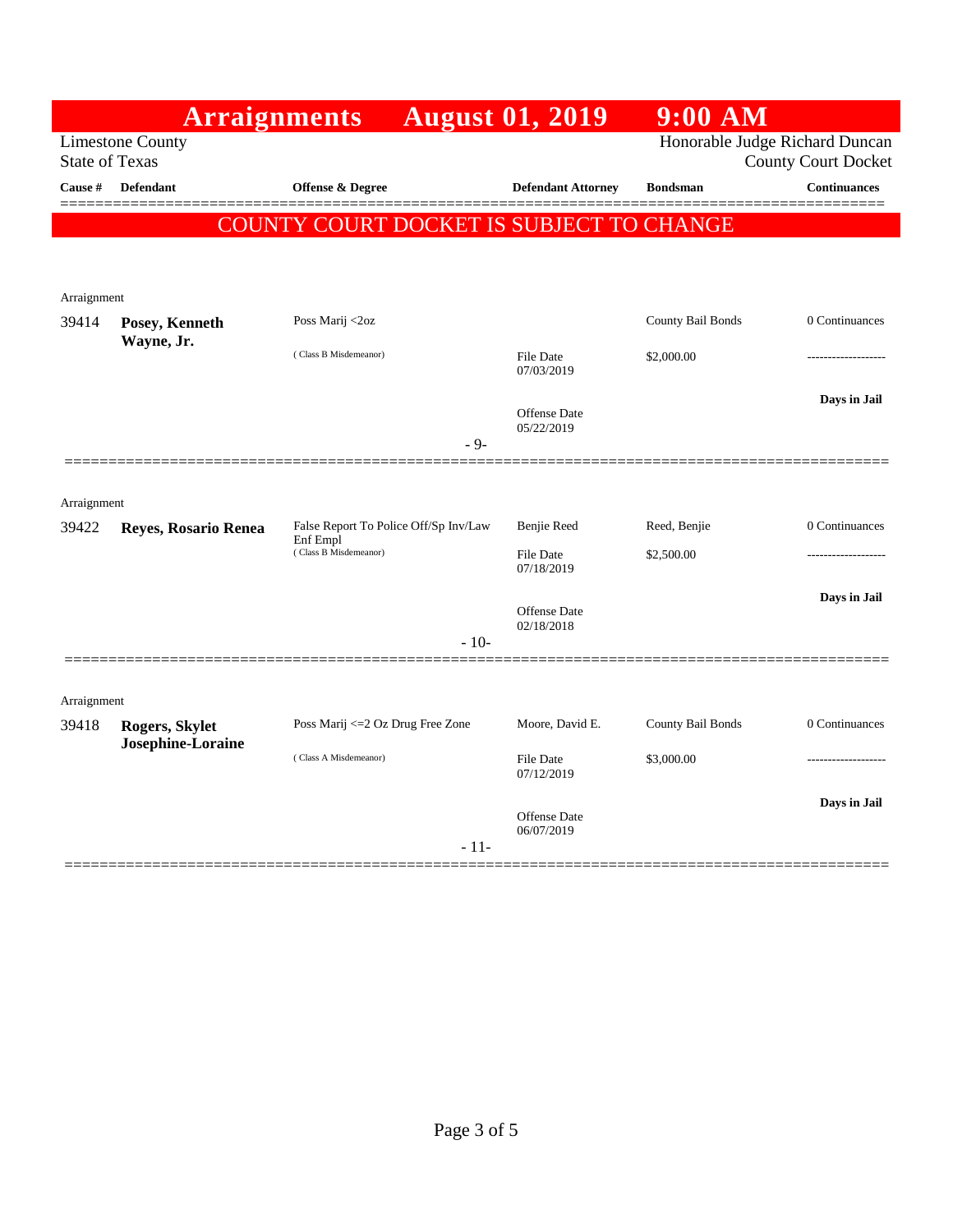|             | <b>Arraignments</b>                                                                                              |                                                                                   | <b>August 01, 2019</b>         | $9:00$ AM                       |                     |  |  |
|-------------|------------------------------------------------------------------------------------------------------------------|-----------------------------------------------------------------------------------|--------------------------------|---------------------------------|---------------------|--|--|
|             | Honorable Judge Richard Duncan<br><b>Limestone County</b><br><b>State of Texas</b><br><b>County Court Docket</b> |                                                                                   |                                |                                 |                     |  |  |
| Cause #     | Defendant                                                                                                        | <b>Offense &amp; Degree</b>                                                       | <b>Defendant Attorney</b>      | <b>Bondsman</b>                 | <b>Continuances</b> |  |  |
|             |                                                                                                                  |                                                                                   |                                |                                 | ======              |  |  |
|             |                                                                                                                  | COUNTY COURT DOCKET IS SUBJECT TO CHANGE                                          |                                |                                 |                     |  |  |
|             |                                                                                                                  |                                                                                   |                                |                                 |                     |  |  |
|             | Hearing On Motion To Revoke Probation                                                                            |                                                                                   |                                |                                 |                     |  |  |
| 36782       | <b>Severns, Bradley</b><br><b>Eugene</b>                                                                         | Theft Prop>=\$20<\$500 By Check;<br>Motion To Adjudicate; Motion To<br>Adjudicate |                                | Freebird Bail Bonds             | 1 Continuances      |  |  |
|             |                                                                                                                  | (Class B Misdemeanor; Class B Misdemeanor; Class<br><b>B</b> Misdemeanor)         | <b>File Date</b>               | \$2,500.00                      | ------------------  |  |  |
|             |                                                                                                                  |                                                                                   | 01/08/2014                     |                                 |                     |  |  |
|             |                                                                                                                  |                                                                                   | Offense Date                   |                                 | Days in Jail        |  |  |
|             |                                                                                                                  |                                                                                   | 03/30/2012;<br>12/21/2017;     |                                 |                     |  |  |
|             |                                                                                                                  | $-12-$                                                                            | 06/24/2019                     |                                 |                     |  |  |
|             |                                                                                                                  |                                                                                   |                                |                                 |                     |  |  |
| Arraignment |                                                                                                                  |                                                                                   |                                |                                 |                     |  |  |
| 39429       | Smith, Wandalyn                                                                                                  | Driving While Intoxicated 2nd                                                     |                                | County Bail Bonds               | 0 Continuances      |  |  |
|             | <b>Jeanette</b>                                                                                                  |                                                                                   |                                | \$5,000.00                      |                     |  |  |
|             |                                                                                                                  | (Class A Misdemeanor)                                                             | File Date<br>07/19/2019        |                                 |                     |  |  |
|             |                                                                                                                  |                                                                                   |                                |                                 | Days in Jail        |  |  |
|             |                                                                                                                  |                                                                                   | Offense Date<br>05/21/2019     |                                 |                     |  |  |
|             |                                                                                                                  | $-13-$                                                                            |                                |                                 |                     |  |  |
|             |                                                                                                                  |                                                                                   |                                |                                 |                     |  |  |
| Arraignment |                                                                                                                  |                                                                                   |                                |                                 |                     |  |  |
| 39415       | Uhl, Barri Lynn                                                                                                  | Driving While Intoxicated Bac >=0.15<br>(Class A Misdemeanor)                     | File Date                      | County Bail Bonds<br>\$2,000.00 | 0 Continuances      |  |  |
|             |                                                                                                                  |                                                                                   | 07/08/2019                     |                                 |                     |  |  |
|             |                                                                                                                  |                                                                                   | Offense Date                   |                                 | Days in Jail        |  |  |
|             |                                                                                                                  | $-14-$                                                                            | 05/28/2019                     |                                 |                     |  |  |
|             |                                                                                                                  |                                                                                   |                                |                                 |                     |  |  |
| Arraignment |                                                                                                                  |                                                                                   |                                |                                 |                     |  |  |
| 39416       | Uhl, Barri Lynn                                                                                                  | Resist Arrest Search Or Transport                                                 |                                | County Bail Bonds               | 0 Continuances      |  |  |
|             |                                                                                                                  | (Class A Misdemeanor)                                                             | <b>File Date</b><br>07/08/2019 | \$3,000.00                      |                     |  |  |
|             |                                                                                                                  |                                                                                   |                                |                                 |                     |  |  |
|             |                                                                                                                  |                                                                                   | <b>Offense Date</b>            |                                 | Days in Jail        |  |  |
|             |                                                                                                                  | $-15-$                                                                            | 05/28/2019                     |                                 |                     |  |  |
|             |                                                                                                                  |                                                                                   |                                |                                 |                     |  |  |